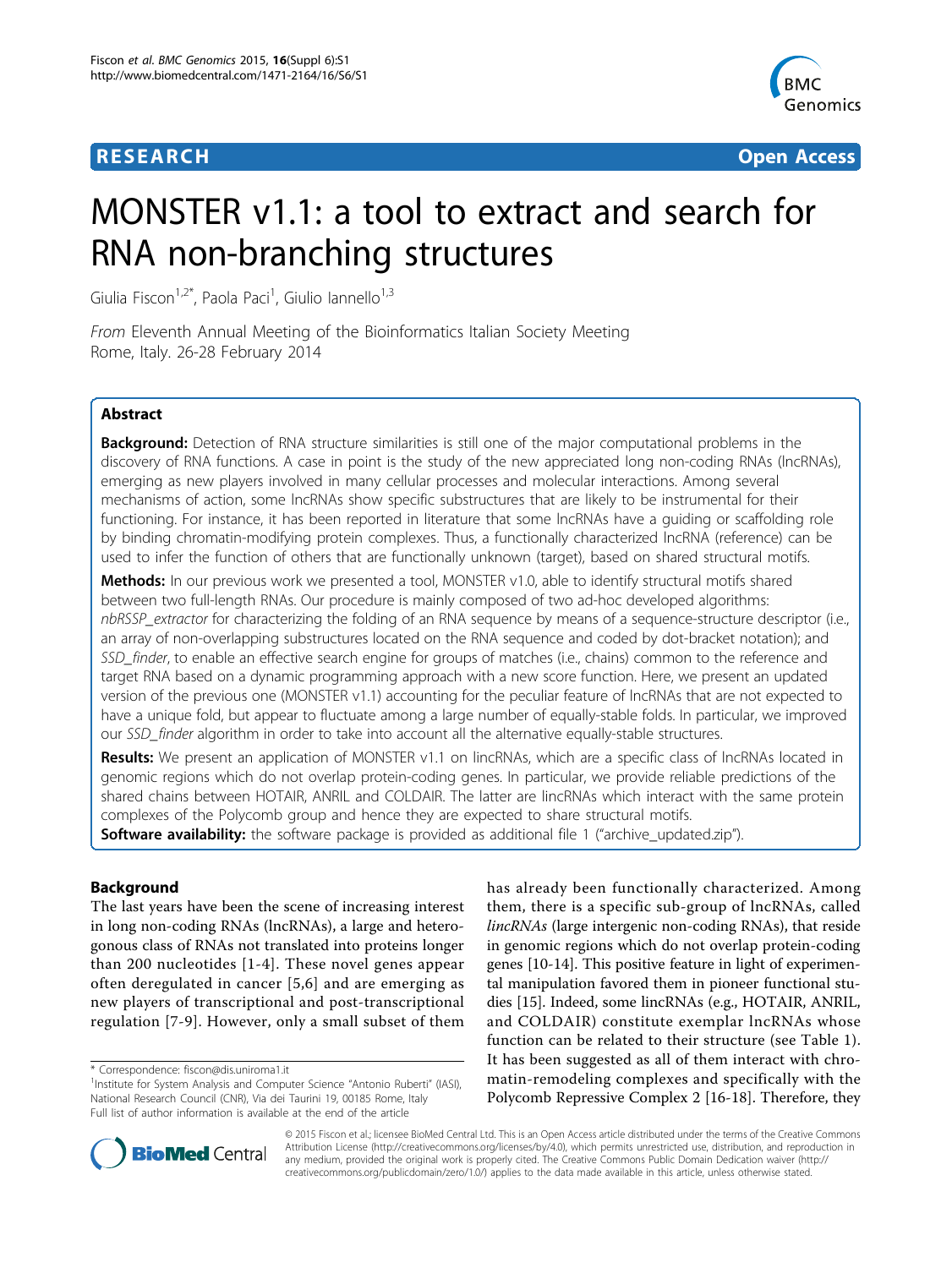<span id="page-1-0"></span>Table 1. Summary of our three case-of-study lincRNAs

| <b>lincRNA</b> | Description                                                                                                                    | <b>Function</b>                                                                                                                                                                                                                                                                                                 |
|----------------|--------------------------------------------------------------------------------------------------------------------------------|-----------------------------------------------------------------------------------------------------------------------------------------------------------------------------------------------------------------------------------------------------------------------------------------------------------------|
| <b>HOTAIR</b>  | HOX intergenic antisense transcript localized in the<br>nucleus                                                                | Epigenetically silences gene expression of many loci, through the recruitment<br>of chromatin-modifying complexes, such as PRC2, REST and CoREST. Its<br>expression is increased in tumor cells and may have an active role in the<br>epigenetic modulation of cancer and in mediation of the cells [11,10,39]. |
|                | <b>COLDAIR</b> Transcribed in response to biological significant events,<br>such as a signal of cold environmental temperature | Binding the protein complex PCR2 and performing the role of a quide for the<br>latter, determines the epigenetic repression of FLC gene (locus floral C) [40,10].                                                                                                                                               |
| <b>ANRIL</b>   | Antisense non coding transcript in the INK4 locus                                                                              | Molecular scaffold for chromatin-modifying complexes PCR1 and PCR2, allows<br>to dynamically modulating transcriptional activity [41,10]. It is implicated in a<br>range of complex diseases including cancer and coronary heart diseases.                                                                      |

can be expected to share structural motifs. Thus, a functionally characterized lncRNA (here called reference) can be used to infer the function of other lncRNAs that are functionally unknown (here called target), based on shared structural motifs. This implies to assign a structure to the reference RNA and to look for structural similarities with a target RNA.

Although there are several tools performing the RNA secondary structure prediction, as well as detecting RNA structural similarities, they are not immediately suitable to deal with lincRNAs for two main reasons. First, large part of them are unable to efficiently treat long nucleotide sequences; second, most of the existing tools requires multiple sequence alignments, which are generally not available for lncRNAs.

In fact, an RNA secondary structure can be predicted using two main approaches: single-sequence [[19](#page-8-0)] and comparative analysis [[20\]](#page-8-0). The first class of methods performs prediction starting from single sequences using techniques that includes Free-Energy Minimization (e.g., Mfold [\[21](#page-8-0)] and RNAfold [[22](#page-8-0)]) and machine learning (e.g., ContextFold [[23\]](#page-8-0)); while the second one makes predictions for sequence families, exploiting multiple sequence alignments to predict a consensus structure shared by all (or most) sequences in the alignment (e.g., RNAalifold [[24\]](#page-8-0), Dynalign [[25\]](#page-8-0), Carnac [[26\]](#page-8-0)). However, comparative analysis requires a large multi-alignment of available homologous sequences, which presently makes it not eligible approach for long and not conserved sequences of RNAs. Therefore, we focus on single-sequence methods and among them on the tools using the thermodynamic models, which result faster and do not require multiple alignments [\[27,28\]](#page-8-0). Thermodynamic methods rely on evaluation of the stability of a structure either quantifying free energy values [[21\]](#page-8-0), or assigning to each structure a probability according to the Boltzmann factor [\[29](#page-8-0),[30](#page-8-0)], or predicting the structure with the highest sum of base paring probability (Maximum Expected Accuracy structure [[31\]](#page-8-0)). Moreover, some of them can perform a global folding (e.g., Fold of RNAstructure [[32](#page-8-0)] and RNAfold of Vienna RNA package), while other ones favor a local folding (i.e., RNALfold [\[33](#page-8-0)]). Since we deal with RNA of long sequences, we prefer the local folding software than the global ones. Indeed, a local folding that takes into account short-range pairs is less computational onerous and mostly more accurate than the global one [\[34\]](#page-8-0).

For what concerns the search for structural similarities between two lncRNAs, up-to-date Structator [\[35](#page-8-0)] stands out as a computationally efficient tool to deal with long sequences. However, it does not adequately reward the rightness of the structures relative position in both the reference and the target.

In our previous work [[36\]](#page-8-0), we proposed a novel tool (MONSTER v1.0) that enables to detect structural motifs shared between two RNAs, taking as input only the RNA sequences independently from their nucleotides length, long as well as small. Following [\[35\]](#page-8-0), we characterized the folding of an RNA sequence by means of a Secondary Structure Descriptor (SSD), i.e., an array of non-overlapping substructures, called Non Branching Structures (NBSs), and located on the RNA sequence. MONSTER v1.0 has been composed of two main core modules: (i) nbRSSP\_extractor, to assign a unique structure to the reference RNA encoded by a set of NBSs; and (ii) SSD\_finder, to detect structural motifs that the given target RNA has in common with the reference through an appropriate score function that takes into account the relative position among their NBSs.

On the other hand, lncRNAs as RNA molecules are not expected to have a unique fold, but appear to fluctuate among a large number of equally-stable folds [[37\]](#page-8-0). Here, we present an updated version MONSTER v1.1, where we improved our SSD\_finder algorithm in order to take into account all the alternative equally-stable structures. The improved version of SSD\_finder includes its old version as a particular case. Hereafter, we call SSD\_finder its improved version.

We thoroughly discuss the complexity of the *SSD\_fin*der and we evaluate its robustness in identifying members of some RNA families using Rfam 11.0 freely available dataset. Finally, we apply our pipeline to the three well functionally characterized abovementioned lincRNAs (i.e., HOTAIR, ANRIL, and COLDAIR).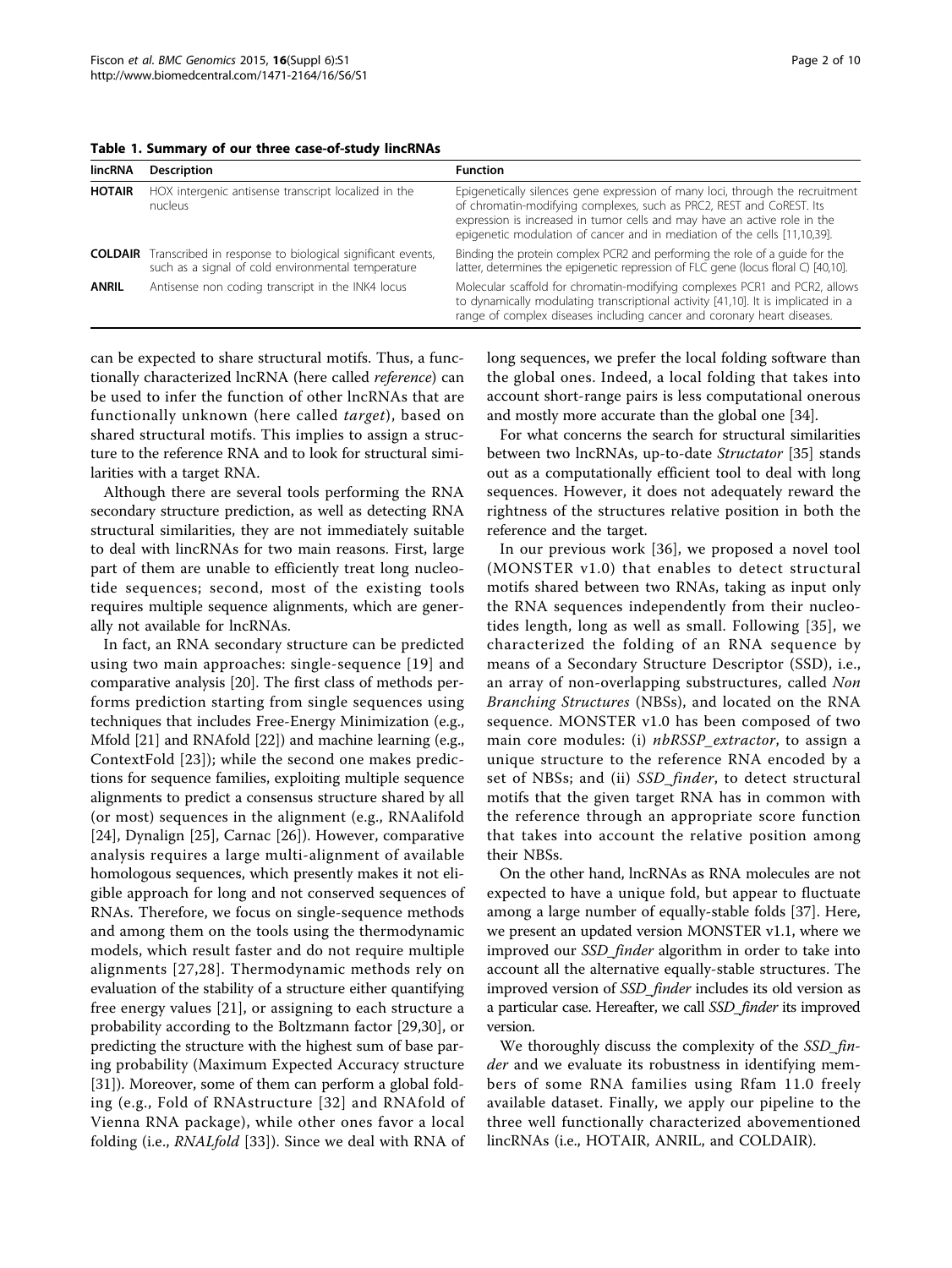# Methods

The pipeline implemented in MONSTER and sketched in Figure 1 has been applied to lincRNAs here. It can be summarized in the following steps:

1. Selection of one lincRNA as reference (e.g., HOTAIR/ANRIL/COLDAIR) to compare with the other selected lincRNAs used as targets.

2. Prediction of the reference secondary structure (using RNALfold).

3. Extraction of the NBSs of the reference (using nbRSSP\_extractor).

4. Encoding of reference NBSs into suitable SSD (using *nbRSSP* extractor).

5. Searching for matches between the reference NBSs and target sequences (using Structator).

6. Filtering out matches with low probability to fold into the corresponding local NBS of the reference (using our match\_filter).

7. Detecting putative set of motifs shared between reference and target (using SSD\_finder). nbRSSP\_extractor makes use of the local folding tool RNALfold [[33\]](#page-8-0) from the Vienna RNA Package to obtain the folding predictions of the reference. Then, based on an ad-hoc selection, it extracts and encodes the more stable NBSs in a SSD (Figure [2](#page-3-0)).

RNALfold is a Minimum Free Energy-based predictor that returns the locally stable secondary structures of an RNA sequence according to a given parameter  $L$  that represents the maximum allowed distance between base-pairs. Additionally, it computes for each local structure its free energy as well as the starting position in the sequence. The output list is composed of all the

possible local structures which are predicted and may overlap (i.e., more predictions correspond to an identical piece of sequence). The usage of RNALfold stems from its specific features: (i) it does not require homologous sequences that would be not available for lncRNAs, and (ii) it performs a local folding with lower computational costs than the other ones. In greater details, starting from a RNA sequence (Figure [2a\)](#page-3-0), the predicted RNA secondary structure (Figure [2b\)](#page-3-0) is broken down into separated NBSs (Figure [2d\)](#page-3-0) that are conveniently represented by a dot-bracket notation (Figure [2c\)](#page-3-0). Each NBS has been described by an RNA Sequence-Structure Pattern (RSSP), i.e., a pair composed of a string of bases (the sub-sequence corresponding to the NBS) and a string that represents the secondary structure in the dot-bracket notation (the NBS). In addition, a list of parameters is associated to each RSSP and composes the header line. The set of RSSPs makes up the Secondary Structure Descriptor (SSD) of the RNA sequence (Figure [2e\)](#page-3-0).

SSD\_finder takes as input each match  $m_i$  (with  $1 \le i \le$  $n-1$ , n number of NBSs) between the reference and target, and returns groups of matches that may correspond to common structural motifs.

We consider the chains of matches (C), as eligible chains if they:

1. consist of the largest number of consecutive NBSs; 2. exhibit similar relative distances between NBSs.

In particular, SSD *finder* is a dynamic programming algorithm that computes for each match  $m_i$  only the



Figure 1 Pipeline steps and flowcharts of the whole procedure applied to lincRNAs. (a) The pipeline steps are explained and the two main parts of the procedure are highlighted: (1) the prediction and encoding of the lincRNA Secondary Structure Description (SSD) (blue part) and (2) the effective search engine for groups of matches (i.e., chains) common to the reference and target RNAs (green part). (b) The flowcharts of the experimental procedure is presented: given as input the reference lincRNA (HOTAIR or ANRIL or COLDAIR) and the target list composed of HOTAIR, ANRIL, and COLDAIR, the pipeline returns as output the potential structural motifs shared between reference and target. Legend: circles represent the software tools: the orange ones refer to two online available tools (i.e., RNALfold for prediction and Structator for the matches searching), the green ones refer to our developed software; rectangles represent software input and output (I/O), colored with water blue and yellow for what concerns reference and target, respectively; pink rectangles represent the final results after matching reference in the target.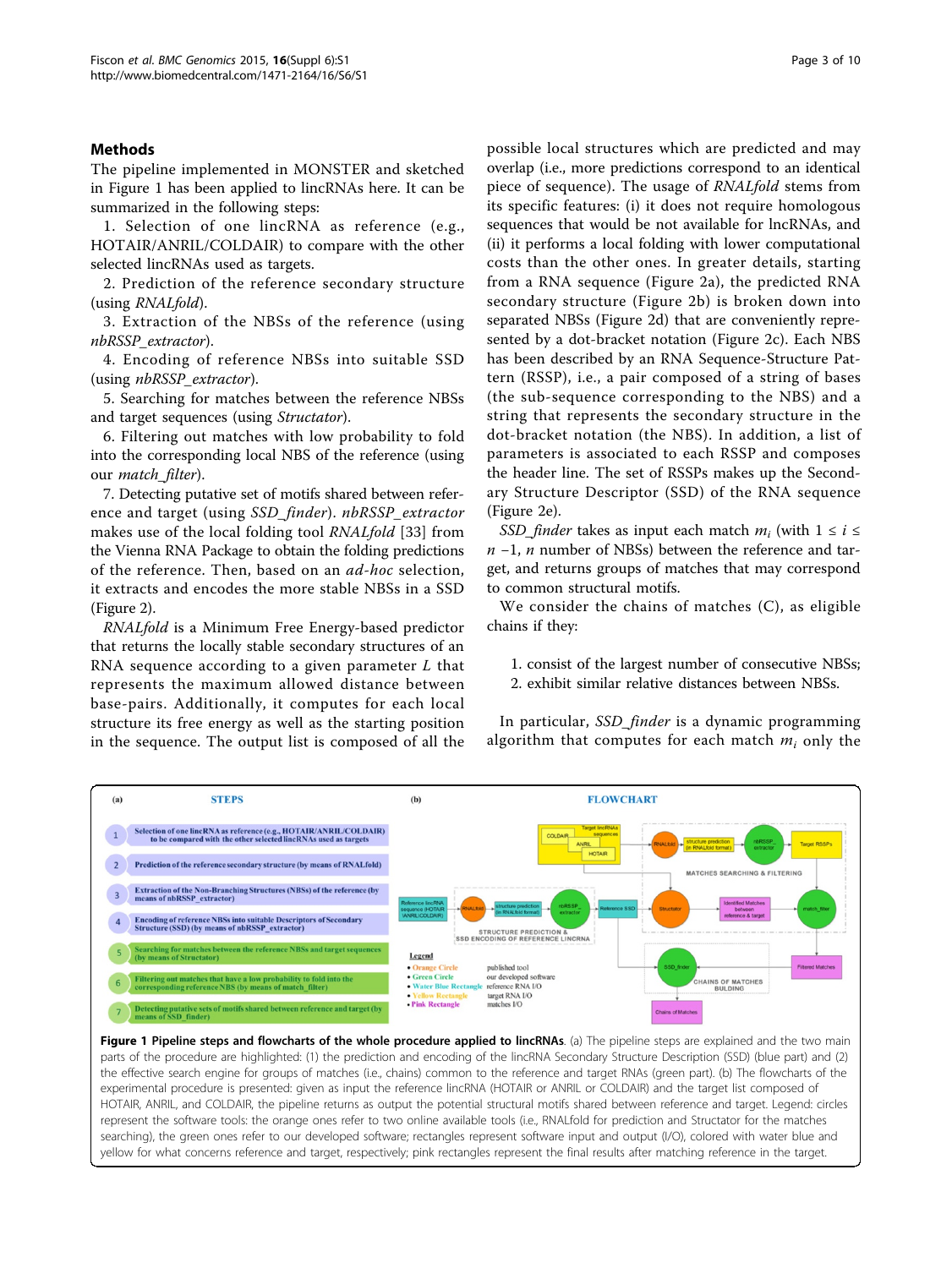<span id="page-3-0"></span>

(d) the SSD composed of the two RSSPs.

highest score of the best chain ending with  $m_i$  using the following score function:

$$
sc(C) = \sum_{i=1}^{n} P(m_i) + \sum_{i=1}^{n-1} Q(m_i, m_{i+1})
$$

where:

•  $P(m_i)$  is the weight of match  $m_i$  taking into account its individual relevance (i.e., number of bases);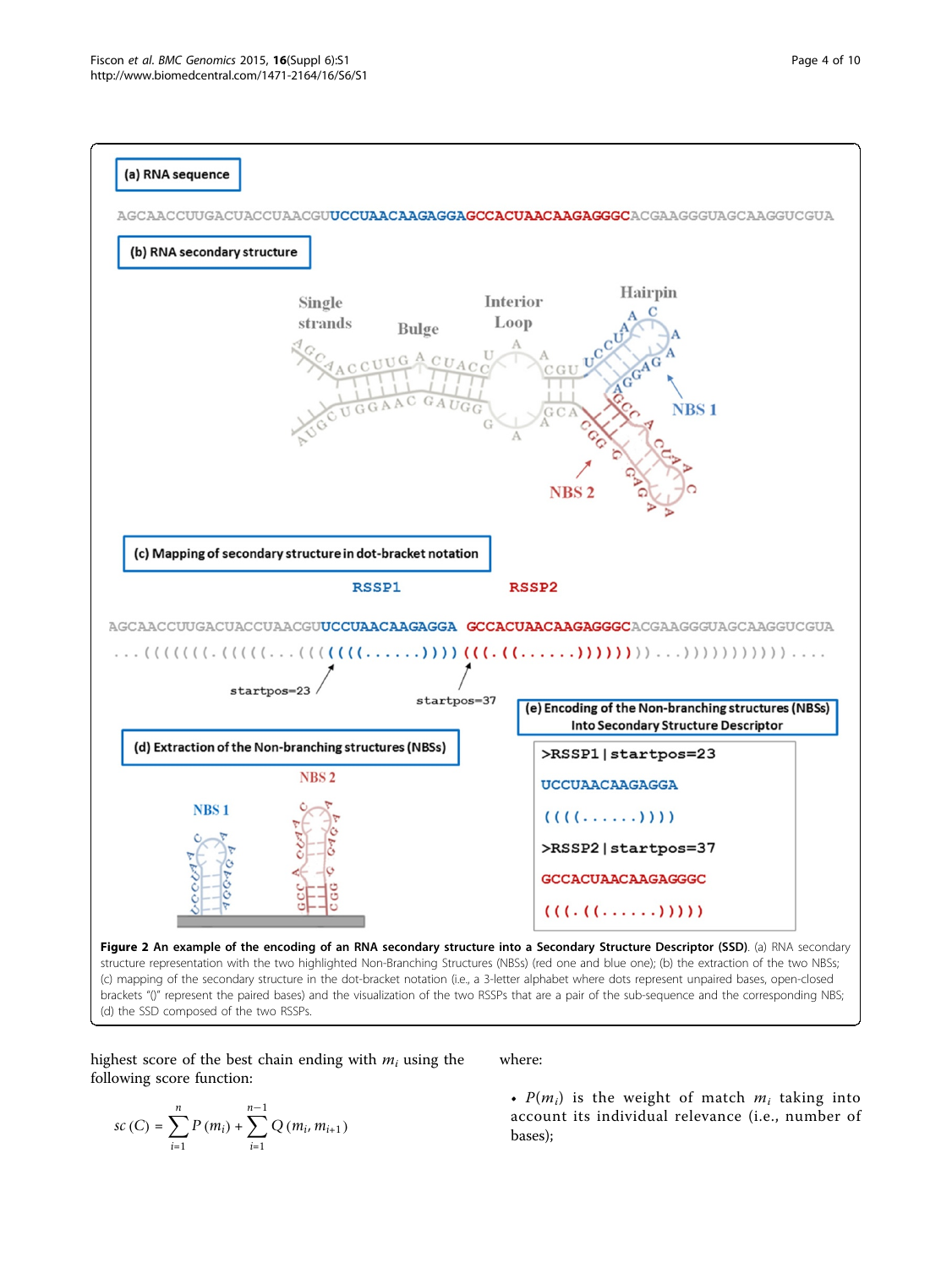•  $Q(m_i, m_{i+1})$  is a weight taking into account how much the pair  $(m_i, m_{i+1})$  in the target has positions consistent with the corresponding NBSs in the reference.

Therefore, chains with the highest scores are candidates to represent structural motifs shared between reference and target RNA.

Formally, let's define:

- R the reference sequence;

- T the target sequence;

- S the list of NBSs extracted from the predict structure of R, that are sorted based on increasing starting positions;

-  $s_i$  the *i*-th NBS in *S*, pos( $s_i$ ) its position in *R* and len  $(s_i)$  its length  $(1 \le i \le n - 1, n = |S|)$ ;

- M the list of matches that are found in T ordered in increasing sequence positions;

-  $m_i$  the *i*-th match in M,  $pos(m_i)$  its position in T, len  $(m_i)$  its length, and nbs $(m_i)$  the NBS in S which  $m_i$  corresponds to;

- ind( $\cdot$ ) an operator that starting from 1 returns the index of the argument (i.e., either a NBS in the list S, or a match in the list  $M$ );

Specifically, matches of a list  $M$  are pairs consisting of: - index *i* of *S* of the matching NBS  $s_i$ ;

- position  $pos(m_i)$  of matching subsequence of T (i.e., a subsequence that can fold into  $s_i$  based on the base pairing rules).

Note that M is composed of all potential matches, including overlapping matches. Moreover, for what concerns the list S of NBSs we have to distinguished two possible cases:

• case  $S^{(1)}$ : the list S is composed of only non-overlapped NBSs that form a unique prediction of the  $R$ structure. Formally, S contains only  $s_i$  such that the  $pos(s_i)$ + len(s<sub>i</sub>)  $\leq pos(s_{i+1})$  condition is satisfied for any i;

• case  $S^{(k)}$ : the list S includes even overlapped NBSs that form  $k$  possible alternative predictions of  $R$  structure. Formally, S contains  $s_i$  such that may exist indices *i*, *j* with  $i < j$  implying  $pos(s_i) + len(s_i) > pos(s_{i+1})$ .

Note that *case*  $S^{(1)}$  is the only option implemented in [[36\]](#page-8-0). Furthermore, we remark that our nbRSSP\_extractor can be switched between the two specific options to enable extracting either only the non-overlapped NBS from the *RNALfold* predictions (in the *case*  $S^{(1)}$ ) or all the even overlapped NBSs (in the *case*  $S^{(k)}$ ), according to the analyzed case study.

Finally, we define a *chain*  $C = \{m_{j_1}, m_{j_2}, \cdots, m_{j_n}\}\$  of matches in M as a group of matches satisfying the following conditions  $\forall i, 1 \le i \le n-1$  with *n*=|M|:

(i) ind  $(nbs(m_{i_i}))$  < ind  $(nbs(m_{i_{i+1}}))$ 

(ii)  $pos(m_{j_i})+length(m_{j_i}) \leq pos(m_{j_{i+1}})$ 

In the following, we will denote the matches in a chain as  $m_1,..., m_n$  since the condition (ii) implies that C is sorted according to increasing positions in  $T$ , which implies that  $j_i < j_{i+1}$ ,  $\forall i, 1 \leq i \leq n-1$ , and hence there are no ambiguities on match indices.

More details about the whole procedure are explained in specific sections of the additional file [2](#page-7-0) (Supplemen-tary Material), in the additional file [3](#page-7-0) (User Guide), and additional file [4](#page-7-0) (Figure S1).

### SSD\_finder complexity

SSD finder algorithm looks for the most meaningful chains of matches using the dynamic programming and regarding for all the matches  $m_i \in M$  only the chains ending with  $m_i$  that have the highest score. Let now consider  $f=ind(m_{i+1})$  and  $g=ind(m_i)$  such that the condition (i) and (ii) are satisfied.

We use a score function  $Q(f, g)$  that assigns a score to the pair of matches  $(m_i, m_{i+1})$ . The complexity of our SSD\_finder can be evaluated by counting the times the Q function is called. The dynamic programming algorithm calls the Q function once for any pair  $(f, g)$ with  $g \leq f$ . Hence, the cost of the programming algorithm is:

$$
\sum_{f=1}^{n} \sum_{g=1}^{f-1} h(f,g)
$$

where  $h(f, g)$  is the cost of the call to function  $Q(f, g)$ . In the case  $S^{(1)}$ ,  $h(f, g)$  is a constant for any f, g, leading to a total cost equal to  $\frac{n(n-1)}{2}$ . Therefore, the computational complexity of the SSD\_finder algorithm when we have only a unique prediction of R is equal to  $O(n^2)$ .

In the case  $S^{(k)}$ ,  $h(f, g)$  accounts for the alternative perditions of the same structure of  $R$ . Firstly, we remark that  $Q(f, g)$  weight S how much the pair  $(f, g)$  has positions consistent with the corresponding NBSs in R. Therefore, the Q function depends on a distance  $d(f, g)$ between f and g with  $g \le f$ . We define the distance  $d(f, g)$ as 1 plus the maximum number of non-overlapped NBSs  $s_k$  such that  $g < k < f$ . Note that according to this definition, if there are no non-overlapped NBSs between  $s_f$  and  $s_g$ ,  $d(f, g) = 1$ .

To compute  $d(f, g)$ , the following algorithm can be used:

- 1 Initialize  $l = f$ ;  $D = \{\}$ ;
- 2 Compute

$$
S = \{k|g < k < f \land pos(s_k) \leq pos(s_l) \land pos(s_g) + len(s_g) \leq pos(s_k)\}
$$

3 If  $S \neq \{\}$  compute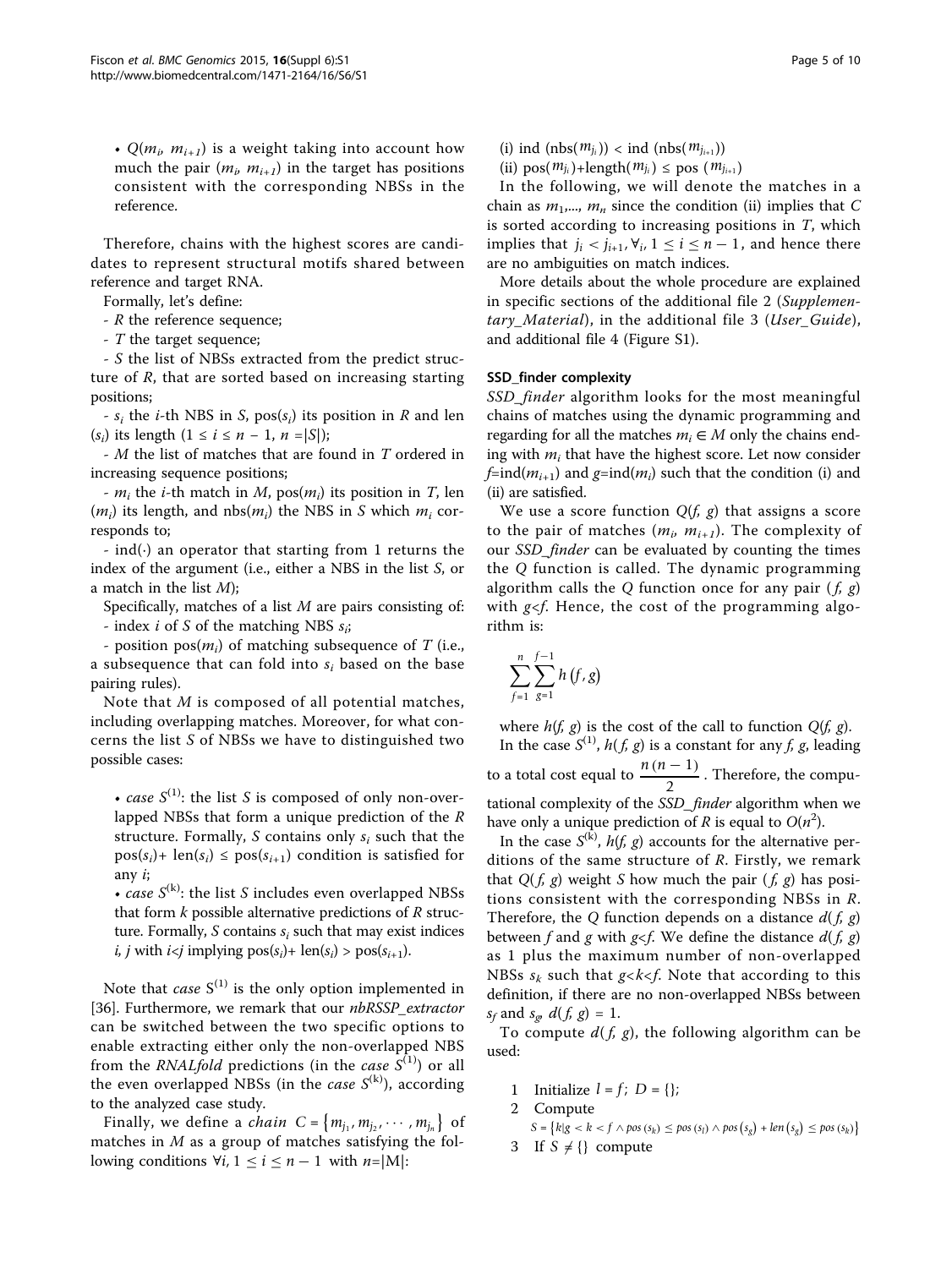$$
j = \max(S)
$$
  
 
$$
D = D \cup j
$$
  
 
$$
l = j
$$
; and repeat step 2,  
 otherwise,

 $d(f, g)=1+ |D|$ ; and stop.

Since the algorithm must consider all NBSs between f and  $g$ , its complexity is  $(f-g)$ , and this is also the cost of function  $Q(f, g)$ . Hence, the complexity of dynamic programming algorithm is:

$$
\sum_{f=1}^{n} \sum_{g=1}^{f-1} f - g = \sum_{f=1}^{n} f(f-1) - \frac{f(f-1)}{2} = \frac{1}{2} \sum_{f=1}^{n} (f^2 - f)
$$

that results equal to  $\frac{n(n^2-1)}{6} \cong O(n^3)$  according to

the summation formulae of  $\sum^{n}$ *f*=1  $f^{2} = \frac{n(n+1)(2n+1)}{6}$ 

and  $\sum_{n=1}^{n}$ *f*=1  $f = \frac{n(n+1)}{2}$ . Therefore, the computational

complexity of the SSD\_finder algorithm when we have more alternative predictions of R is equal to  $O(n^3)$ .

### Validation procedure

In the following, we define the experiments carried out to perform the SSD\_finder validation.

The validation procedure aims to test the results of our algorithm to identify members of RNA families obtained from the Rfam 11.0 database [\[38](#page-8-0)]. It can be summarized in the following steps: (i) we build up a target dataset composed of several Rfam families (i.e., more than 700 sequences belonging to different families); (ii) we select a whole sequence belonging to a given Rfam family as reference; (iii) we run the SSD\_finder obtaining the score of each sequence; (iv) we sort all the sequences of the target dataset in a decreasing order according to the returned score.

In greater details, among the reference Rfam families, we identify the following ones: (i) the Citrus tristeza virus replication signal family (RFAM Acc.:RF00193) composed of 44 sequences with an average length of 267 nucleotides (nt) (longest sequence length = 274 nt, shortest sequence length =  $214$  nt); (ii) the small ncRNAs OxyS family (RFAM Acc.: RF00035) composed of 299 sequences with an average length of 109 nt (longest sequence length = 114 nt, shortest sequence length  $= 68$  nt); (iii) the lncRNAs family HAR1A (RFAM Acc.: RF00635) composed of 66 sequences with an average length of 118 nt (longest sequence length = 135 nt, shortest sequence length = 96 nt). Furthermore, the target dataset is composed of 723 sequences, including the abovementioned families and a subset of families randomly extracted from the Rfam 11.0 ([http://rfam.sanger.ac.uk/\)](http://rfam.sanger.ac.uk/) and RNAstrand v2.0 (<http://www.rnasoft.ca/strand/>) databases, whose shortest, longest, and average sequence length are equal to 43 nt, 551 nt, and  $201 \pm 8$  nt, respectively.

## Results and discussion Validation

To evaluate the robustness of SSD\_finder, we extensively test its performances in the identification of members of an RNA family. Specifically, the latter has been obtained from the online freely available Rfam 11.0 database [\[38](#page-8-0)], which consists of a curated collection of related RNAs. Note that the Rfam database selects only a short portion of the sequences which belongs to the Rfam families.

In the following, we explain the results of the experiments that we carried out to perform the SSD finder validation.

With reference to our validation procedure explained in the last subsection of Materials and Methods, in [[36](#page-8-0)] we focused on the recognition of the consensus structure of some Rfam families (i.e., RF00193, RF00035, RF00635) for the selected short portion of these sequences. We observed that our SSD\_finder was able to detect more than 80% of the members of families with high specificity. In Figure S2, additional file [5](#page-7-0), we report the trend of the score computed by SSD\_finder with respect to the target sequences to be covered.

Here, we add noise in the input of SSD\_finder, considering the whole original sequence for the member of the investigated family. In greater details, we test the SSD\_finder performances in the identification of a whole sequence randomly chosen from those belonging to the Rfam families. In fact, the Rfam families are composed of manually-curated fragments of RNA sequences. However, we aim to identify the whole sequence (reference RNA) as belonging to the right Rfam family among several fragments of sequences (target RNA). In this way, it should be more difficult to pick the right family to which the sequence belongs. However, we find that SSD\_finder ranks the reference sequence in the top three of the score ordered list. Thus, our SSD\_finder succeeds in finding the right family to which the whole sequence belongs even if the target dataset is only composed of sequence segments that made the detection harder.

More details about the score ranking and all the validation procedure are discussed in a specific section of the additional file [2](#page-7-0) (Supplementary\_Material) and in the additional file [6](#page-7-0) (Figure S3).

We conclude that our algorithm is highly effective to discriminate the sequence belonging to the reference Rfam family.

# Prediction

We study three lincRNAs, HOTAIR, ANRIL, and COL-DAIR that constitute exemplar lincRNAs whose function seems to be related to their structure (Table [1\)](#page-1-0).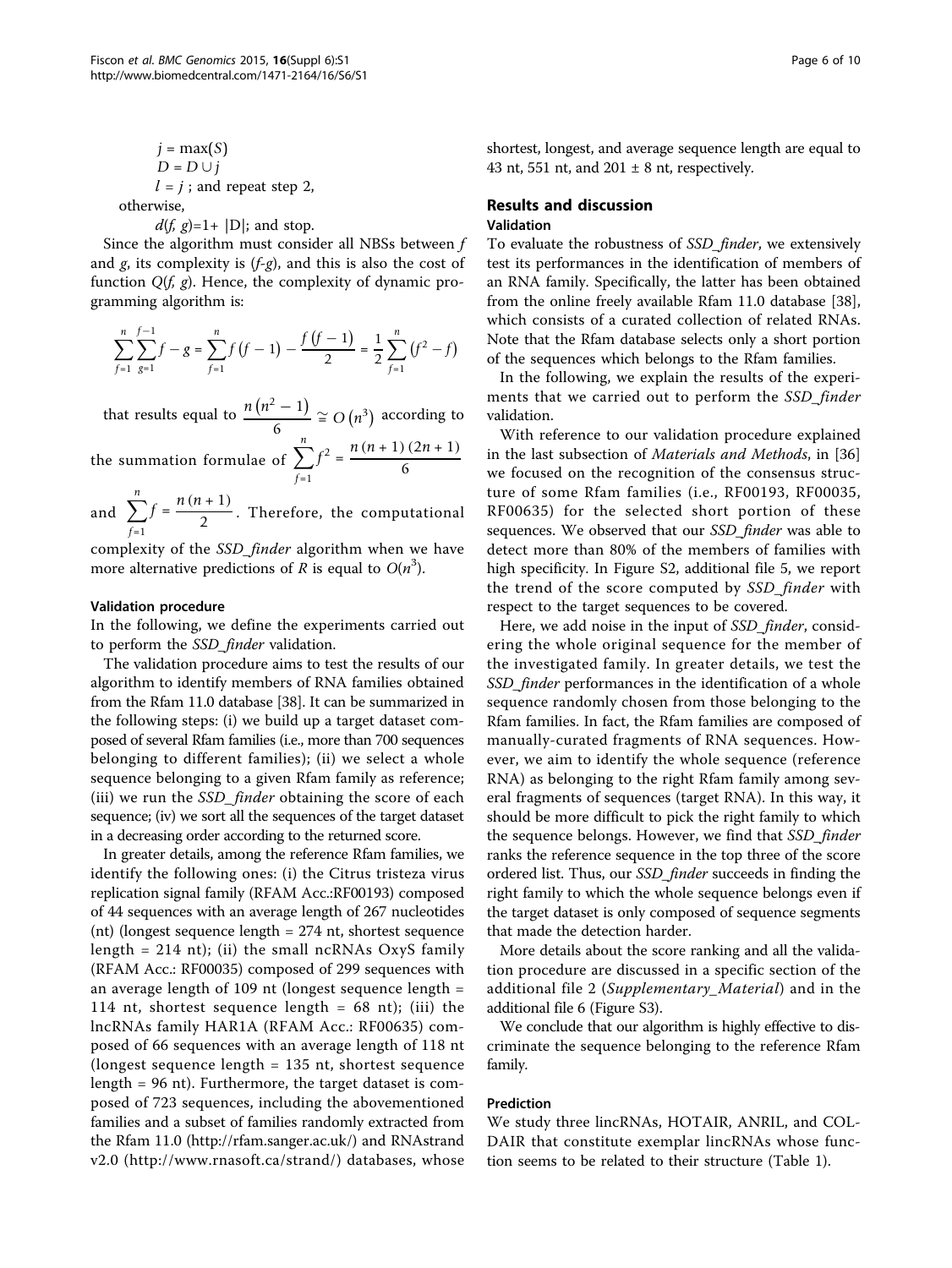We apply both the SSD\_finder flags, above referred as case  $S^{(1)}$  and case  $S^{(k)}$ , for each combination of the three lincRNAs. The results are reported in Table 2 and Table [3](#page-7-0), respectively. In greater details, in both Tables the score values computed by equation (1) and the length of the best chain of matches between reference and target lincRNA have been reported for each lincRNA.

In Table 2 we show performance of SSD finder in case  $S^{(1)}$ , where only a unique prediction of the reference structure has been considered. This corresponds to the only case implemented in MONSTER v1.0. When each lincRNA is run against itself, the chain length found in the target is exactly equal to the number of RSSPs of the reference. To such a specific match MON-STER v1.1 assigns the highest score (bold numbers). We conclude that SSD finder succeeds to dredge the whole SSD of the reference lincRNA in the target lincR-NAs list.

However, when each lincRNA is run against the others, SSD\_finder works quite well. For example, HOTAIR (reference) versus ANRIL (target) show a shared chain of length 5 and score 7.24. It means that 5 non-branching structures are common between HOTAIR and ANRIL, building a common structural motif. Following the idea that a way of functioning of lincRNAs relies on their structures, this result could be a functional signature to infer a putative mechanism of action shared by HOTAIR and ANRIL.

In Table [3](#page-7-0) we report the performances of SSD\_finder on the lincRNA in *case*  $S^{(k)}$ , or when it takes into account all alternative structure predictions of the reference lincRNA. This can be clearly seen by the number of reference lincRNA RSSPs that is drastically higher than that of the corresponding field of Table 2. Indeed, the SSD of HOTAIR in Table 2 is composed of 67 nonoverlapped RSSPs that constitute a unique prediction of its structure, while the corresponding SSD in Table [3](#page-7-0) is composed of 241 RSSPs, including the overlapping ones that represent the alternative predictions. Even here, SSD\_finder succeeds to identify the entire chain of lincRNA reference, providing different possible configurations of such a chain. In fact, since in this case even alternative NBSs of the reference lincRNA are taken into account, the chain lengths are always greater than the corresponding ones in Table 2 whose NBSs did not overlap. Furthermore, it found some chains of matches shared between different lincRNA (e.g., HOTAIR versus ANRIL show a common chain of 21 RSSPs and 38.5 score) that can suggest as abovementioned some putative common structural motifs.

Interestingly, looking at the list of common RSSPs between all the pairwise comparisons (e.g., HOTAIR and ANRIL; HOTAIR and COLDAIR; etc...), we have noticed the following meaningful characteristics (data not shown):

(i) 2 RSSPs of the chain shared between HOTAIR and ANRIL are also common between HOTAIR and COL-DAIR, (ii) 4 RSSPs of the shared chain between ANRIL and HOTAIR are also among those ones that compose the shared chain between ANRIL and COLDAIR, and finally (iii) 3 RSSPs of the 7 ones that compose the shared chain between COLDAIR and HOTAIR are even among those ones of the COLDAIR and ANRIL shared chain. Therefore, we conclude that some structural motifs are shared among all the three lincRNAs, pointing to putative shared function of HOTAIR, ANRIL and COLDAIR.

Note that both Tables are not symmetrical for the exchange of the reference with target and *viceversa* and the results differ depending on which one is chosen as reference. This is due to the representation of the secondary structure to be searched for in the target sequence that is the result of a structure prediction and hence leads to some false positive and false negative values. Of course, the group of RSSPs that can be putative common structural motifs should be those ones found with a reference.

Finally, in order to give a statistically significance to our predictions, we computed 1000 shuffled versions of the three analyzed lincRNAs and we compared the score of the original comparisons with respect to those obtained by unrelated sequences. In this way, we are able to assign p-values to the scores of the original comparisons. In particular, we computed the zscore distribution.

$$
(zscore = \frac{x - \mu}{\sigma} \text{ with } \mu = mean, \sigma = standard \text{ devia-}
$$

tion) of the highest scores of the unrelated sequences. Then, we located the original scores on this distribution and we found that they rely on the tails of the distribution corresponding to a p-value. The supplementary Figure S4, additional file [7,](#page-7-0) sketches the computed

Table 2. Results of chain predictions about the HOTAIR, ANRIL and COLDAIR lincRNAs when a unique prediction for the reference lincRNA is considered (case  $S^{(1)}$ )

|                             | Target | <b>HOTAIR</b> | <b>ANRIL</b> |              | <b>COLDAIR</b> |              |
|-----------------------------|--------|---------------|--------------|--------------|----------------|--------------|
| Reference (number of RSSPs) | Score  | Chain length  | Score        | Chain length | Score          | Chain length |
| HOTAIR (67 RSSPs)           | 224.5  | 67            | 7.24         |              | 6.80           |              |
| ANRIL (96 RSSPs)            | 4.78   |               | 351.7        | 96           | 5.98           | 4            |
| COLDAIR (25 RSSPs)          | 3.06   |               | 5.04         |              | 95.9           | 25           |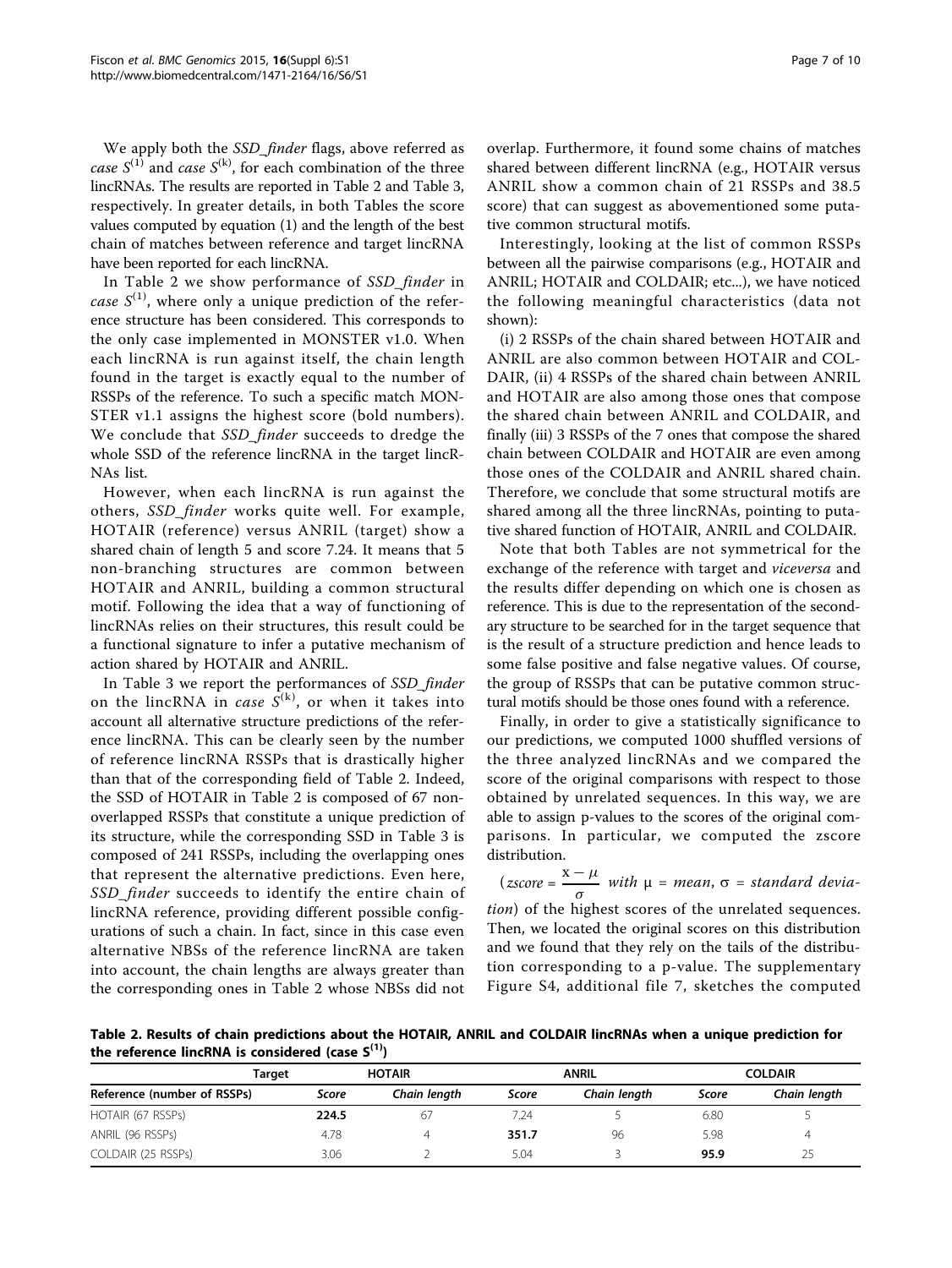|                             | Target | <b>HOTAIR</b> |       | <b>ANRIL</b> |       | <b>COLDAIR</b> |  |
|-----------------------------|--------|---------------|-------|--------------|-------|----------------|--|
| Reference (number of RSSPs) | Score  | Chain length  | Score | Chain length | Score | Chain length   |  |
| HOTAIR (241 RSSPs)          | 271.9  | 74            | 38.5  |              | 18.6  | 10             |  |
| ANRIL (335 RSSPs)           | 29.4   | 18            | 412.4 |              | 18.1  | 10             |  |
| COLDAIR (98 RSSPs)          | 13.9   |               | 13.8  |              | 111.8 | 25             |  |

<span id="page-7-0"></span>Table 3. Results of chain predictions about the HOTAIR, ANRIL and COLDAIR lincRNAs when alternative predictions for reference lincRNA are considered (case  $S^{(k)}$ )

zscore distributions and the zscore corresponding to our original score. We noticed that our original scores rely on the tail of the distribution corresponding to a p-value  $\approx$  0.

# Conclusions

We applied MONSTER v1.1 to search for the potentially shared structural motifs of three lincRNAs: HOTAIR, ANRIL, and COLDAIR. We found that SSD\_finder has been resulted highly specific in recognizing the lincRNA selected as reference in the target list. Moreover, it predicted putative shared chains of matches between different lincRNAs that can be used to point to a common way of functioning. Finally, our method can aid to assign a putative function to an uncharacterized RNA relied on their secondary structures.

# Software availability

The developed software package is available as supplementary file (zipped file named: "archive\_updated.zip", additional file 1). Please refer even to the archive.zip provided as supplementary material of our work [[36\]](#page-8-0) to obtain the previous version of our procedure.

# Additional material

[Additional file 1: I](http://www.biomedcentral.com/content/supplementary/1471-2164-16-S6-S1-S1.zip)t contains the MONSTER\_v1.1 software package with the updated version of SSD\_finder, the file "INSTALL" that guides the package installation, the "data" and "example\_data" folders which store all the needed files, including example input file and a script to run the whole procedure.

[Additional file 2: I](http://www.biomedcentral.com/content/supplementary/1471-2164-16-S6-S1-S2.pdf)t contains details about the MONSTER procedure, the validation procedure, and the prediction results.

[Additional file 3: I](http://www.biomedcentral.com/content/supplementary/1471-2164-16-S6-S1-S3.pdf)t contains a detailed guide for MONSTER setting up and additional advanced information about the package algorithms and their application.

[Additional file 4: F](http://www.biomedcentral.com/content/supplementary/1471-2164-16-S6-S1-S4.png)igure S1 - Relevance of the Q term of score function (1). It contains the supplementary figure that depicts an example of the Relevance of the Q term of the score function into chaining. An example of the chaining step (step 7) that shows the relevance of evaluating the distance among the RSSPs along with the number of RSSPs to select the best chain of matches.

#### [Additional file 5: F](http://www.biomedcentral.com/content/supplementary/1471-2164-16-S6-S1-S5.png)igure S2 - Chain scores evaluated from SSD\_finder. It contains the supplementary figure that depicts the chain scores evaluated from SSD\_finder. Each panel represents the efficiency of our SSD\_finder in the classification of the members of the four analyzed Rfam families (i.e., (a) RF00193, (b) RF00035, (c) RF00635, and (d) RF1975). The y axes represent the score of our algorithm, evaluated as in equation (1) in our manuscript; the  $\times$  axis represents the number of RNA sequences that constitute the database used as target in the chaining

validation. This database includes the four selected families and a subset of families randomly extracted from the Rfam and RNAstrand databases (more than 700 sequences in total). In each case, the score computed by SSD\_finder drastically decreases approaching to the number of sequences that corresponds to the number of the family members, allowing a clear identification of the exact number of detected members.

[Additional file 6: F](http://www.biomedcentral.com/content/supplementary/1471-2164-16-S6-S1-S6.png)igure S3 - Ranking results of the chain score of **SSD finder in the validation procedure.** It contains the supplementary figure that depicts the rank results. Each panel represents the efficiency of our SSD\_finder in identifying the right Rfam family in at least the three positions. (a) Table with the ranking results, whose first column represents the sequences used as target (1=fragment of sequence belonging to the right detected Rfam family; 0=other sequences that do not belong to the detected Rfam family). (b), (c) Bar plots that represent the graphical representation of the ranking results. The y axes represent the normalized score of our algorithm, evaluated as in equation (1) in our manuscript; the  $\times$  axes represent the number of RNA sequences that constitute the database used as target in the chaining validation. This database includes the Rfam family to which the whole sequence used as reference belongs and a subset of families randomly extracted from the Rfam database (more than 700 sequences in total). The first group of plots (b) sketches the first seven ranking results, the second one (c) represents the whole set of sequences.

[Additional file 7: F](http://www.biomedcentral.com/content/supplementary/1471-2164-16-S6-S1-S7.png)igure S4 - Distribution of the zscores. It contains the supplementary figure that depicts the zscore distributions. Each panel represents the score distribution of zscore using a shuffled version of the lincRNA joint with the score of our original comparison: (a) HOTAIR has been chosen as reference and the shuffled versions of ANRIL as target; (b) HOTAIR has been chosen as reference and the shuffled versions of COLDAIR as the target; (c) COLDAIR has been chosen as reference and the shuffled versions of ANRIL as target. It has been noticed how in all the cases our score is statistically significant with respect to the random distribution, yielding on the tails of distribution and corresponding to a p-value ≈0.

#### List of abbreviations

- lncRNA = long non-coding RNA;
- lincRNA = large intergenic non-coding RNA;
- NBS = Non-Branching Structure;
- RSSP = RNA Sequence Structure Pattern;
- SSD = Secondary Structure Descriptor.

### Competing interests

The authors declare that they have no competing interests.

#### Authors' contributions

GI and PP conceived the core idea of the research. GI and GF developed and implemented algorithms. GF tested extensively the implementation, collected and analyzed experimental data. GF and GI made interpretation of data. All the authors wrote the paper. All the authors read and approved the final manuscript.

#### Acknowledgements

G.F. acknowledges financial support from The Epigenomics Flagship Project (Progetto Bandiera Epigenomica) EPIGEN funded by Italian Ministry of Education, University and Research (MIUR) and the National Research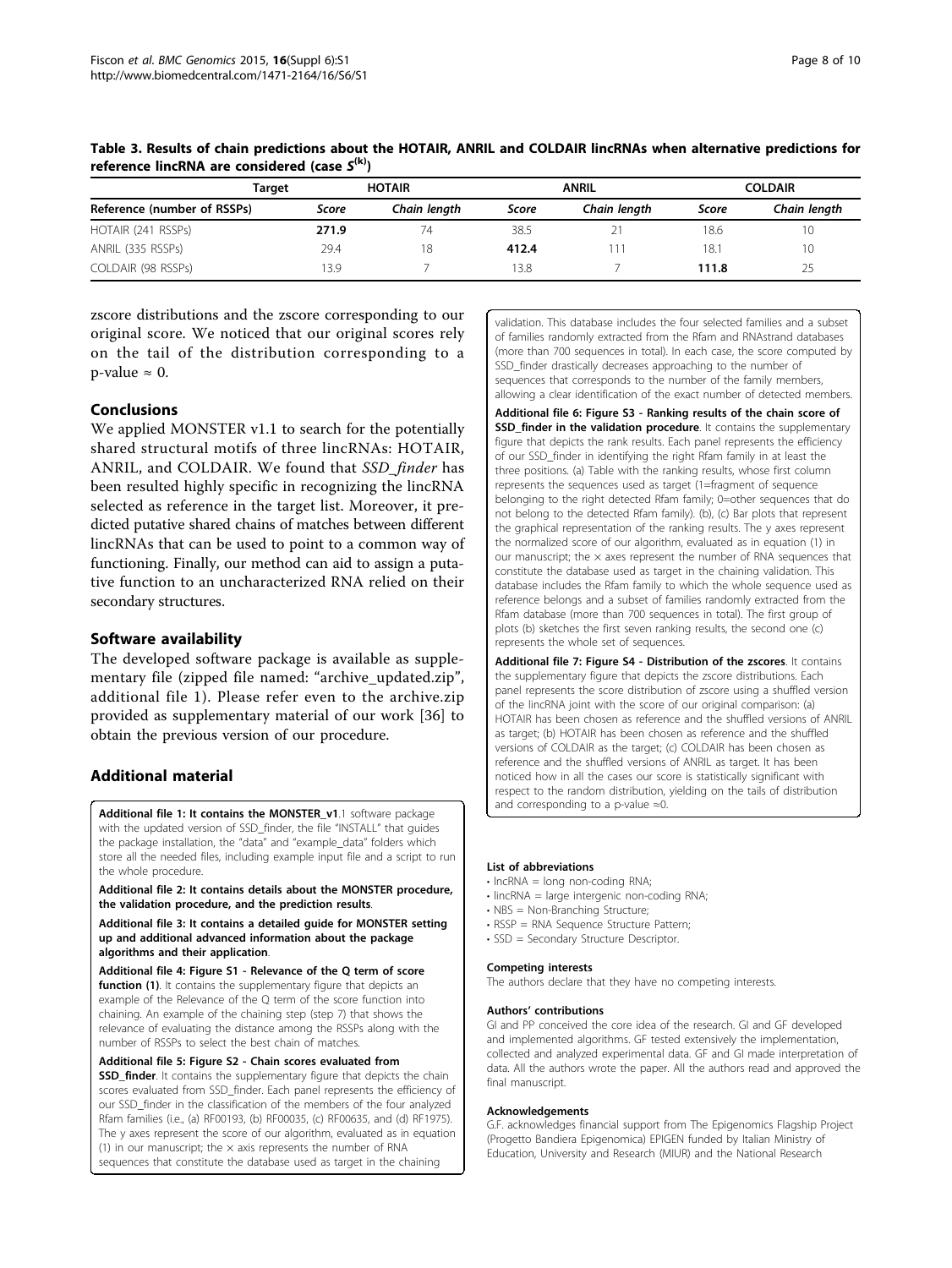<span id="page-8-0"></span>Council of Italy (CNR). The authors would like to thank Prof. Manuela Helmer Citterich for fresh biological insights and Dr. Paola Bertolazzi for inspiring discussions on the dynamic programming algorithms. A special thanks to the engineer Emilio Coppa for his advises on advanced bash-scripting.

#### Declarations

Publication of this article has been funded by the Institute for Systems Analysis and Computer Science "A. Ruberti" (IASI) of the italian National Research Council (CNR) and by The Epigenomics Flagship Project (Progetto Bandiera Epigenomica) EPIGEN funded by Italian Ministry of Education, University and Research (MIUR).

This article has been published as part of BMC Genomics Volume 16 Supplement 6, 2015: Proceedings of the Italian Society of Bioinformatics (BITS): Annual Meeting 2014: Genomics. The full contents of the supplement are available online at [http://www.biomedcentral.com/bmcgenomics/](http://www.biomedcentral.com/bmcgenomics/supplements/16/S6) [supplements/16/S6.](http://www.biomedcentral.com/bmcgenomics/supplements/16/S6)

#### Authors' details <sup>1</sup>

Institute for System Analysis and Computer Science "Antonio Ruberti" (IASI), National Research Council (CNR), Via dei Taurini 19, 00185 Rome, Italy. <sup>2</sup>Department of Computer, Control and Management Engineering (DIAG), Sapienza University, Via Ariosto 25, 00185 Rome, Italy. <sup>3</sup>Centro integrato di ricerca, Università Campus Bio-medico di Roma, Via Alvaro del Portillo 21, 00128, Rome, Italy.

#### Published: 1 June 2015

#### References

- Mattick JS: The central role of RNA in human development and cognition. Febs Letters 2011, 585:1600-1616.
- Sumazin P, Yang X, Chiu HS, Chung WJ, Iver A, Llobet-Navas D, Rajbhandari P, Bansal M, Guarnieri P, Silva J, Califano A: An Extensive MicroRNA-Mediated Network of RNA- RNA Interactions Regulates Established Oncogenic Pathways in Glioblastoma. Cell 2011, 147:370-381.
- 3. Prensner JR, Chinnaiyan AM: The emergence of lncRNAs in cancer biology. Cancer Discov 2011, 1(5):391-407.
- 4. Mercer TR, Dinger M, Mattick JS: Long non-coding RNAs: insights into functions. Nature Reviews Genetics 2009, 10:155-159.
- 5. Clark MB, Mattick JS: Long noncoding RNAs in cell biology. Seminars in Cell & Developmental Biology 2011, 22(4):366-376.
- 6. Tano K, Akimitsu N: [Long non-coding RNAs in cancer progression.](http://www.ncbi.nlm.nih.gov/pubmed/23109937?dopt=Abstract) Frontiers in Genetics 2012, 3(219).
- 7. Cesana M, Cacchiarelli D, Legnini I, Santini T, Sthandier O, Chinappi M, Tramontano A, Bozzoni I: A Long Noncoding RNA Controls Muscle Differentiation by Functioning as a Competing Endogenous RNA. Cell 2011, 147(2):358-369.
- 8. Quereshi IA, Mattick JS, Mehler MF: [Long non-coding RNAs in nervous](http://www.ncbi.nlm.nih.gov/pubmed/20380817?dopt=Abstract) [system function and disease.](http://www.ncbi.nlm.nih.gov/pubmed/20380817?dopt=Abstract) Brain Res 2010, 1138C:20-35.
- 9. Saxena A, Carninci P: Long non-coding RNA modifies chromatin: epigenetic silencing by long non-coding RNAs. Bioessays 2011, 33(11):830-839.
- 10. Wang KC, Chang HY: Molecular mechanisms of long noncoding RNAs. Mol Cell 2011, 43:904-914.
- 11. Rinn JL, Kertesz M, Wang J, et al: Functional demarcation of active and silent chromatin domains in human HOX loci by noncoding RNAs. Cell 2007, 129:1311-23.
- 12. Khalil AM, Guttman M, Huarte M, Garber M, Raj A, Rivea Morales D, Thomas K, Presser A, Bernstein BE, van Oudenaarden A, Regev A, Lander ES, Rinn JL: Many human large intergenic noncoding RNAs associate with chromatin-modifying complexes and affect gene expression. Proc Natl Acad Sci 2009, 106(28):11667-11672.
- 13. Guttman M, Amit I, Garber M, French C, Lin MF, Feldser D, Lander ES: Chromatin signature reveals over a thousand highly conserved large non-coding RNAs in mammals. Nature 2009, 458:223-227.
- 14. Ulitsky I, Shkumatava A, Jan CH, Sive H, Bartel DP: Conserved Function of lincRNAs in Vertebrate Embryonic Development despite Rapid Sequence Evolution. Cell 2011, 147:1537-1550.
- 15. Cabili MN, Trapnell C, Goff L, Koziol M, Tazon-Vega B, Regev A, Rinn JL: Integrative annotation of human large intergenic noncoding RNAs reveals global properties and specific subclasses. Genes & Development 2011, 25:1915-1927.
- 16. Nagano T, Fraser P: No-Nonsense Functions for Long Noncoding RNAs. Cell 2011, 145:178-181.
- 17. Tsai MC, Manor O, Wan Y, Mosammaparast N, Wang JK, Lan F, Shi Y, Segal E, Chang HY: Long Noncoding RNA as Modular Scaffold of Histone Modification Complexes. Science 2010, 329:689-693.
- 18. Chang JL, Rinn HY: Genome Regulation by Long NonCoding RNAs. Biochem Annual Review 2012, 81:145-166.
- 19. Mathews DH, Turner DH: Prediction of RNA secondary structure by free energy minimization. Current Opin in Structl Biol 2006, 16(3):270-278.
- 20. Woese CR, Pace NR: Probing RNA Structure, Function, and History by Comparative Analysis. The RNA World, Cold Spring Harbor Monograph Archive, Long Island, New York 1993, 24:91-117, http://rna.cshl.edu/content/ free/chapters/04\_rna\_world\_2nd.pdf.
- 21. Zucker M, Stiegler P: Optimal computer folding of large RNA sequences using thermodynamics and auxiliary information. Nucleic Acid Res 1981, 9:133-148.
- 22. Hofacker I, Fontana W, Stadler PF, Bonhoeffer LS, Tacker M, Schuster P: Fast Folding and Comparison of RNA Secondary Structures. Monatshefte für Chemie 1994, 125:167-188.
- 23. Zakov S, Goldberg Y, Elhadad M, Ziv-Ukelson M: Rich parameterization
- improves RNA structure prediction. J of Comp Biol 2011, 18(11):1525-1542. 24. Bernhart SH, Hofacker IL, Will S, Gruber AR, Stadler PF: [RNAalifold:](http://www.ncbi.nlm.nih.gov/pubmed/19014431?dopt=Abstract)
- [improved consensus structure prediction for RNA alignments.](http://www.ncbi.nlm.nih.gov/pubmed/19014431?dopt=Abstract) BMC Bioinformatics 2008, 9(474).
- 25. Turner DH, Mathews DH: Dynalign: An algorithm for finding secondary structures common to two RNA sequences. J Mol Biol 2002, 317:191-203.
- 26. Touzet H, Perriquet O: CARNAC: folding families of related RNAs. Nucleic acids research 2004, 32:W142-W145.
- 27. Xia T, SantaLucia JJ, Burkard M, Kierzek R, Schroeder S, Jiao X, Cox C, Turner D: Thermodynamic parameters for an expanded nearestneighbor model for formation of RNA duplexes with Watson-Crick pairs. Biochemistry 1998, 37:14719-14735.
- 28. Mathews D, Sabina J, Zuker M, Turner D: Expanded sequence dependence of thermodynamic parameters provides improved prediction of RNA secondary structure. Mol Biol 1999, 288:911-940.
- 29. Ding Y, Chan C, Lawrence C: RNA secondary structure prediction by centroids in a Boltzmann weighted ensemble 2005, 11(8):1157-1166.
- 30. Ding Y, Lawrence C: A statistical sampling algorithm for RNA secondary structure prediction. Nucleic Acids Res 2003, 31(24):7280-7301.
- 31. Lu ZJ, Gloor JW, Mathews DH: Improved RNA secondary structure prediction by maximizing expected pair accuracy. RNA 2009, 15(10):1805-1813.
- 32. Reuter JS, Mathews DH: [RNAstructure: software for RNA secondary](http://www.ncbi.nlm.nih.gov/pubmed/20230624?dopt=Abstract) [structure prediction and analysis.](http://www.ncbi.nlm.nih.gov/pubmed/20230624?dopt=Abstract) BMC Bioinformatics 2010, 11(129):1471-2105.
- 33. Hofacker IL, Priwitzer B, Stadler PF: Prediction of Locally Stable RNA Secondary Structures for Genome-Wide Surveys. Bioinformatics 2004, 20(2):186-190.
- 34. Lange SJ, Maticzka D, Möhl M, Gagnon JN, Brown CM, Backofen R: Global or local? Predicting secondary structure and accessibility in mRNAs. Nucleic Acids Res 2012, 40(12):5215-5226.
- 35. Meyer F, Kurtz S, Backofen R, Will S, Beckstette M: [Structator: fast index](http://www.ncbi.nlm.nih.gov/pubmed/21619640?dopt=Abstract)[based search for RNA sequence-structure patterns.](http://www.ncbi.nlm.nih.gov/pubmed/21619640?dopt=Abstract) BMC Bioinformatics 2011, 12(1):214.
- 36. Fiscon G, Paci P, Colombo T, Iannello G: A new procedure to analyze RNA Non-branching Structures. BSP Current Bioinformatics 2015, 10(2).
- 37. Chen SJ, Dill KA: RNA folding energy landscapes. Proceedings of the National Academy of Sciences 2000, 97(2):646-651.
- 38. Gardner PP, Daub J, Tate J, Moore BL, Osuch IH, Griffiths-Jones S, Finn RD, Nawrocki EP, Kolbe DL, Eddy SR, et al: Rfam: Wikipedia, clans and the "decimal" release. Nucleic acids research 2011, 39(suppl 1):D141-D145.
- 39. Gupta RA, Shah N, Wang KC, Kim J, Horlings HM, Wong DJ, Tsai MC, Hung T, Argani P, Rinn JL Wang Y, Brzoska P, Kong B, Li R, West RB, van de Vijver MJ, Sukumar S, Chang HY: [Long noncoding RNA HOTAIR](http://www.ncbi.nlm.nih.gov/pubmed/20393566?dopt=Abstract) [reprograms chromatin state to promote cancer metastasis.](http://www.ncbi.nlm.nih.gov/pubmed/20393566?dopt=Abstract) Nature 2011, 463(7291):1071-1076.
- 40. Heo JB, Sung S: Vernalization-Mediated Epigenetic Silencing by a Long Intronic Noncoding RNA. Science 2011, 331(6013):76-79.
- 41. Kotake Y, Nakagawa T, Kitagawa K, Suzuki S, Liu N, Kitagawa M, Xiong Y: Long non-coding RNA ANRIL is required for the PRC2 recruitment to